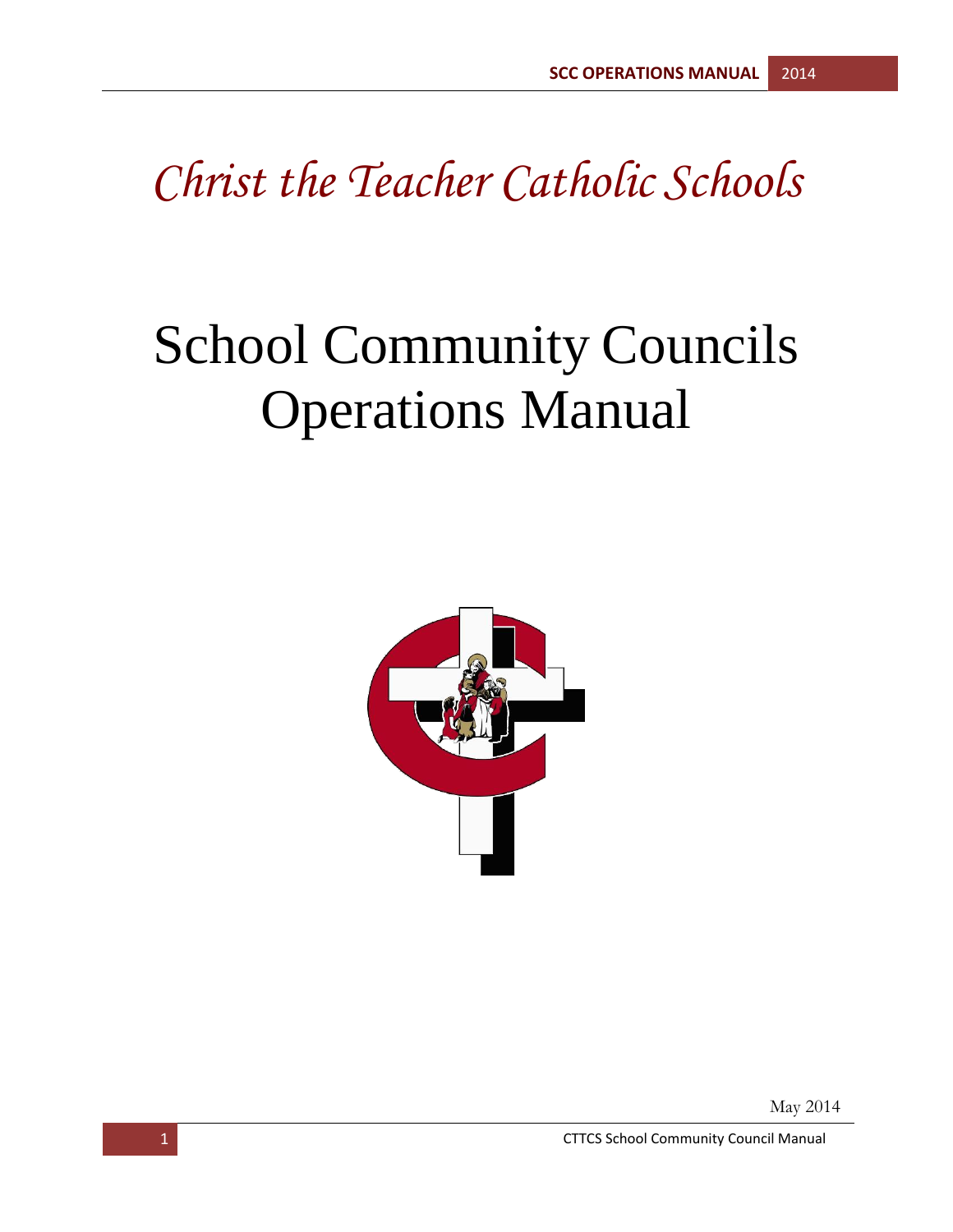#### **Table of Contents**

| Welcome to Your School Community Council        | 3              |
|-------------------------------------------------|----------------|
| Background                                      | $\mathfrak{Z}$ |
| Definition of a School Community Council        | $\mathfrak{Z}$ |
| Legislation Governing School Community Councils | $\overline{4}$ |
| <b>Expectations of SCCs</b>                     | $\overline{4}$ |
| Membership - Elected/Appointed Members          | $\overline{4}$ |
| <b>School Community Council Duties</b>          | 5              |
| <b>School Community Council Activities</b>      | 6              |
| <b>Board Responsibilities</b>                   | $\overline{7}$ |
| <b>School Administration Duties</b>             | $\overline{7}$ |
| <b>Parent/Guardian Duties</b>                   | 8              |
| <b>Community Members' Duties</b>                | 8              |
| <b>Member Responsibilities</b>                  | 8              |
| <b>Students</b>                                 | 8              |
| <b>Sub-committee Members</b>                    | 9              |
| Key dates for SCCs                              | 9              |
| <b>Elections and AGMs</b>                       | 9              |
| After the AGM                                   | 11             |
| Meetings                                        | 11             |
| <b>Budgets</b>                                  | 11             |
| <b>Accounting Guidelines</b>                    | 12             |
| Disbursement of Funds                           | 12             |
| <b>Alignment of Goals</b>                       | 13             |
| Linkage to Board                                | 13             |
| Communications to Schools and Parents/Guardians | 13             |
| <b>Communications to Public</b>                 | 14             |
| <b>Annual Meeting Related Communications</b>    | 14             |
| Advertising                                     | 14             |
| Appendix A - Sample Constitution Outline        | 15             |
| Appendix B – Sample Code of Conduct             | 17             |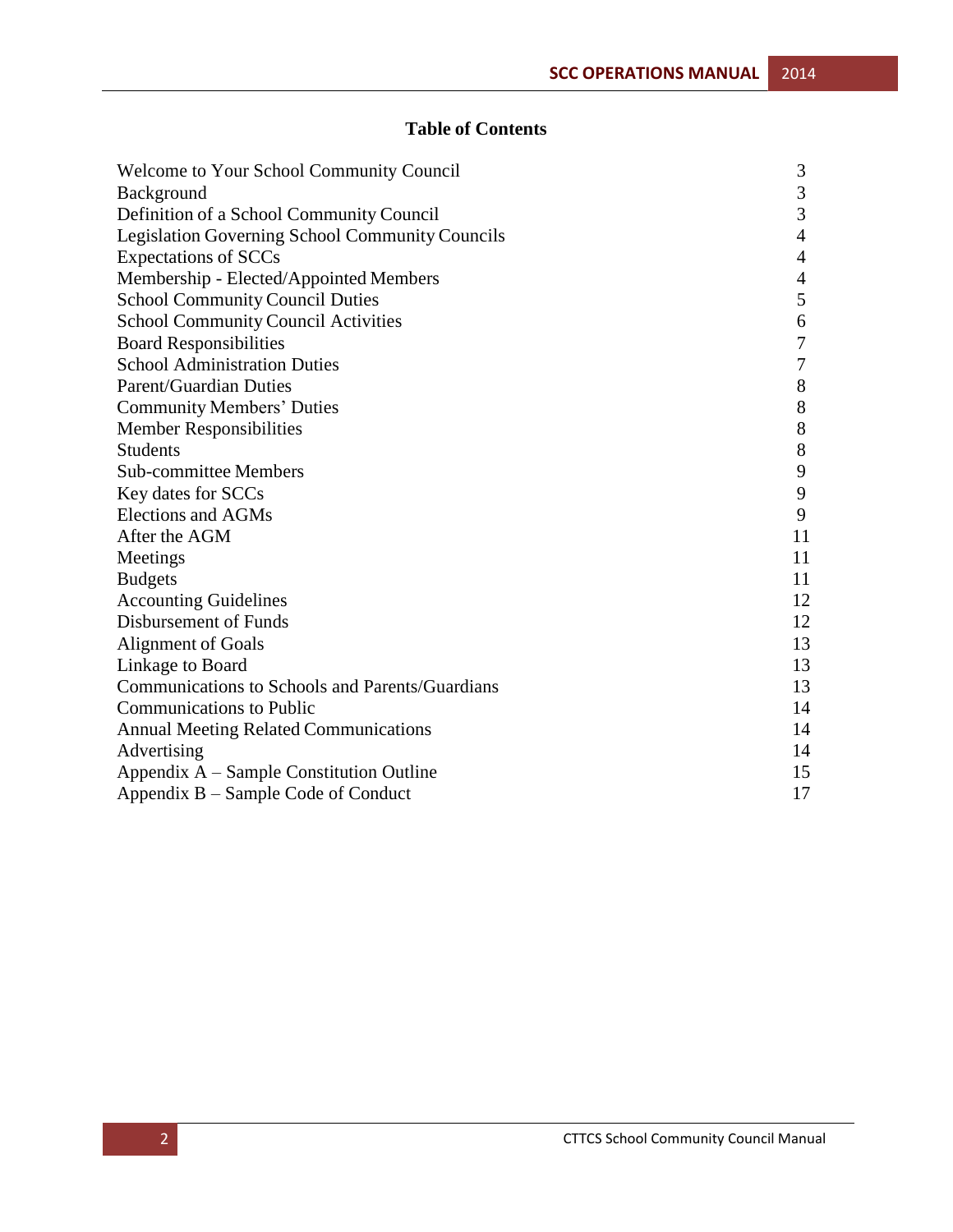## **Welcome to Your School Community Council**

Welcome to the School Community Council and thank you for contributing your time and talents. Christ the Teacher Catholic Schools is committed to developing positive parent, parish, student, and community partnerships. As a school community council member, you can help your council discover new and exciting ways to contribute to the education of students in your school. Education is a partnership involving parents, students, staff, the school board, parishes, and the community. Your involvement in the council gives you the opportunity to strengthen that partnership and to be part of a dedicated team working to ensure a high quality faith-based education for the students of Christ the Teacher Catholic Schools. Your participation will make a difference!

## **Introduction to School Community Councils**

#### **Background**

In 2005, following province-wide school division restructuring, the Saskatchewan Minister of Learning appointed The Local Accountability and Partnerships Panel. Among the goals was a plan to encourage more complete parent and community involvement in school operations.

The result of this Panel's work was the creation of a School Community Council (SCC) for every school in the Province of Saskatchewan.

Prior to 2006, a variety of parent/school organizations were in place within Christ the Teacher Catholic Schools to encourage and facilitate parent and community participation in schools.

#### **Definition of a School Community Council**

An SCC is a committee of parents/guardians working together for the benefit of students and the school community. SCCs serve in an advisory capacity, providing assistance in enhancing supports to learning.

An SCC is comprised of elected parents plus electors. At the high school level a student also participates. These members must be elected or acclaimed at a public meeting. A teacher and the principal from that school must also be members.

SCCs build on the success of existing parent associations, but take involvement several steps further by encouraging active involvement of electors who previously did not have a voice in activities of their local school. In addition to encouraging involvement in school activities and projects, SCCs will also work to identify ways to support the principal and staff in advancing the school's learning program. This focus on learning excellence is known as a school's *Learning Improvement Plan.*

The Learning Improvement Plan is intended to help teachers, administrators and other school staff provide the best possible learning environment for all students.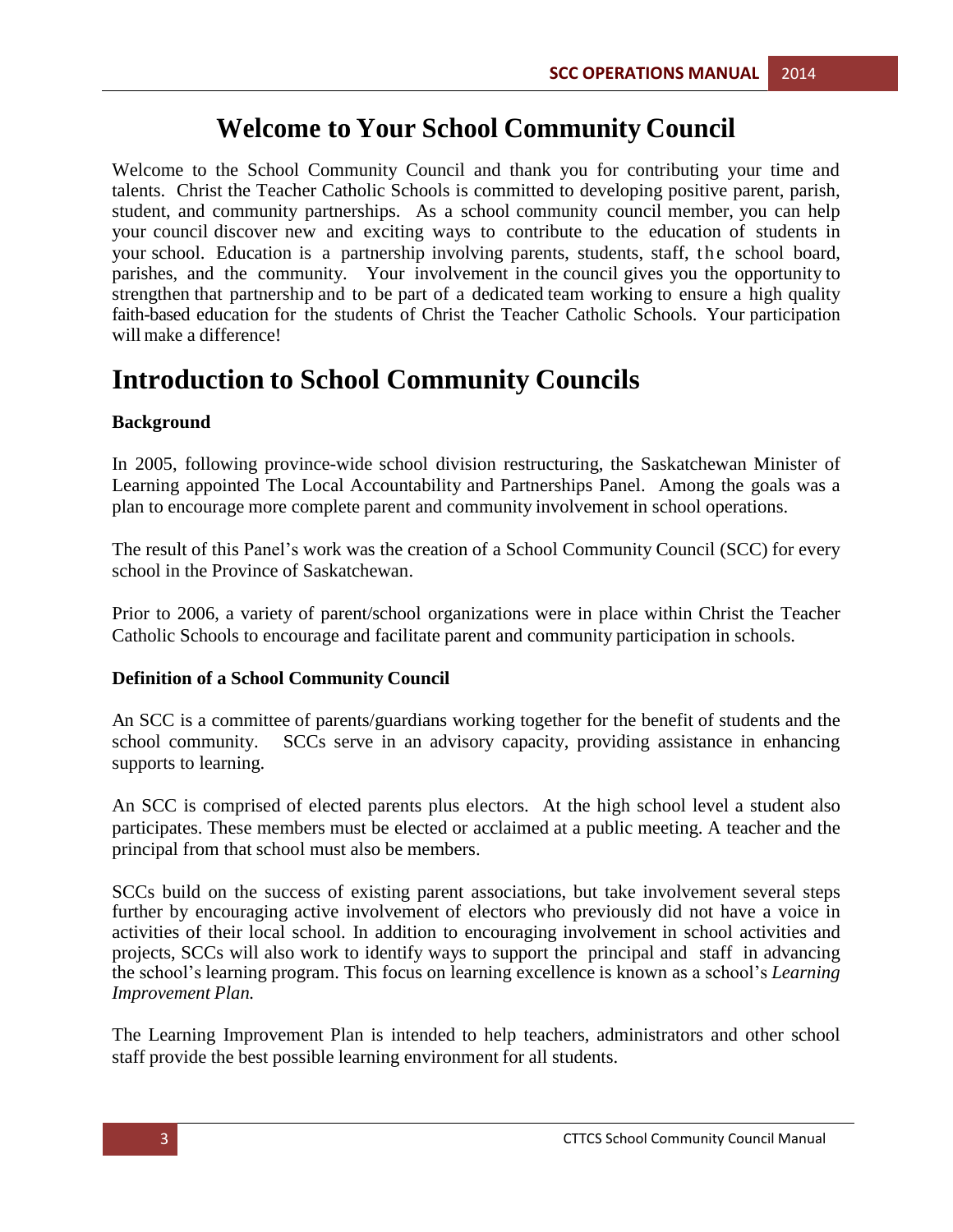#### **Legislation Governing School Community Councils**

The legislation Governing SCCs is contained in Section 140.1 of *The Education Act, 1995, The Education Regulations 1986*.

On November 7, 2007, the Board approved *Board Policy 18 – School Community Councils*.

#### **Expectations of SCCs**

Every School Community Council is expected to:

- Each council shall develop and adopt a constitution and forward a copy to the division. A working outline for developing a constitution is found in Appendix A: An Outline for a School Community Constitution.
- Develop a Code of Conduct. A sample Code of Conduct is found in Appendix B.
- Facilitate parent and community participation in school planning.
- Provide advice to the Board.
- Provide advice to school staff through the principal.
- In cooperation with school administration, develop an SCC Learning Improvement Plan to support the school Learning Improvement Plan.
- Comply with Board policy.

#### **Membership**

SCCs are designed to function as advisory bodies at the school level, with a focus on enhancing student learning and well-being. Members of the council may be elected or appointed.

Any parent or guardian of a student who attends the school or any community member who is an elector (as defined in The Local Government Election Act) is eligible to run for an elected position on the SCC.

It is recommended that each SCC consist of five (5) to nine (9) elected members, the majority of which shall be parents or guardians of children in attendance at the school.

#### **Elected members** must be either:

- A parent/guardian of pupils attending the school(s) for which the individual wishes to serve.
- A Christ the Teacher Catholic Schools elector.

Additionally,

- No elected individual may serve on more than one SCC as an appointed member.
- Elected parents and guardians will serve for a two-year period and are eligible for reelection and/or acclamation. (During the first year of a new SCC, half the SCC will serve for one year for the first year only)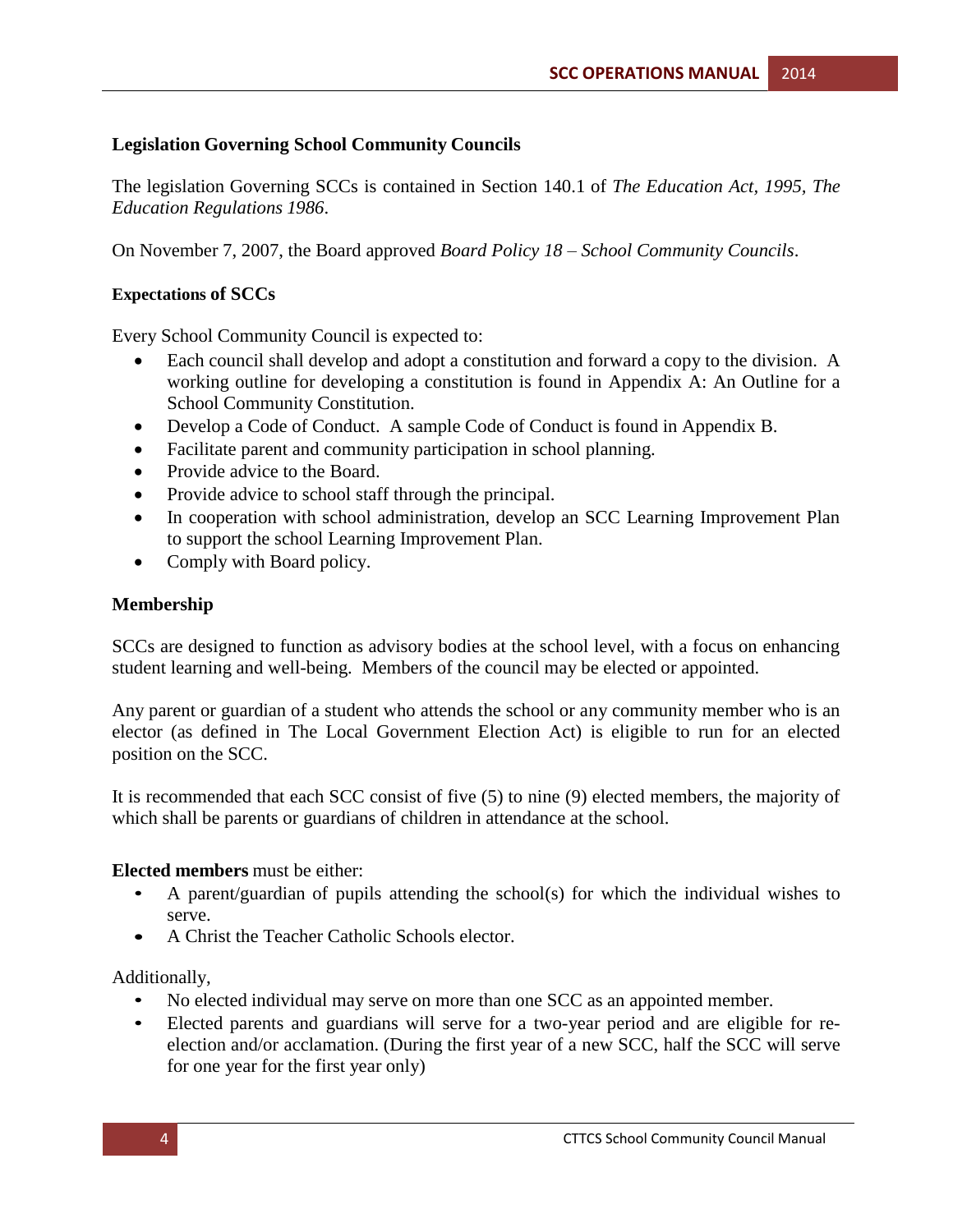**Appointed members** can be suggested by the SCC or by the school division and are approved by the Board. Appointed members can include no more than one less the number of elected members. For example, if an SCC has 17 voting members, no more than 8 could be appointed members. It is, however, not likely that there will be such a large number of appointed members. The minimum number of appointed members includes:

- The school principal,
- One teacher from that school, and
- For high schools, 1 or 2 students from that high school.

Community members are appointed for a two-year term and are eligible for reappointment. Students are appointed for a one-year term and are eligible for re-appointment.

The SCC may also include members recommended by the SCC and appointed by the Board. These appointments are also for a two-year period and eligible for re-appointment.

Appointed members, with the exception of high school SCC students, cannot serve on the executive of the SCC (Chair, Vice-Chair, Treasurer or Secretary.)

In the first year of an SCC's existence, half of the membership will be elected for one year and the other half for two years. Both are eligible for re-election. This step is taken to ensure continuity on the SCC. The SCC is responsible for determining, during the election process, which elected members will serve for one or two years.

#### **SCC Duties**

SCCs work co-operatively with the schools to:

- Promote Catholic Education.
- Provide input into the school's mission and values.
- Develop a *Parallel Learning Improvement Plan* to support the School's Learning Improvement Plan
- Communicate annually with parents, guardians, and community members about its plans, initiatives and accomplishments.
- Account publicly for the expenditure of funds related to the operation of the SCC.
- Participate in orientation, training and development opportunities to enhance capacity to fulfill its responsibilities.
- Participate in division planned SCC development events.

SCCs may provide advice to the school concerning:

- Student behaviour expectations.
- Fundraising activities, within the parameters noted in school division administrative procedures.
- The development of student fees, within the parameters noted in Board policy.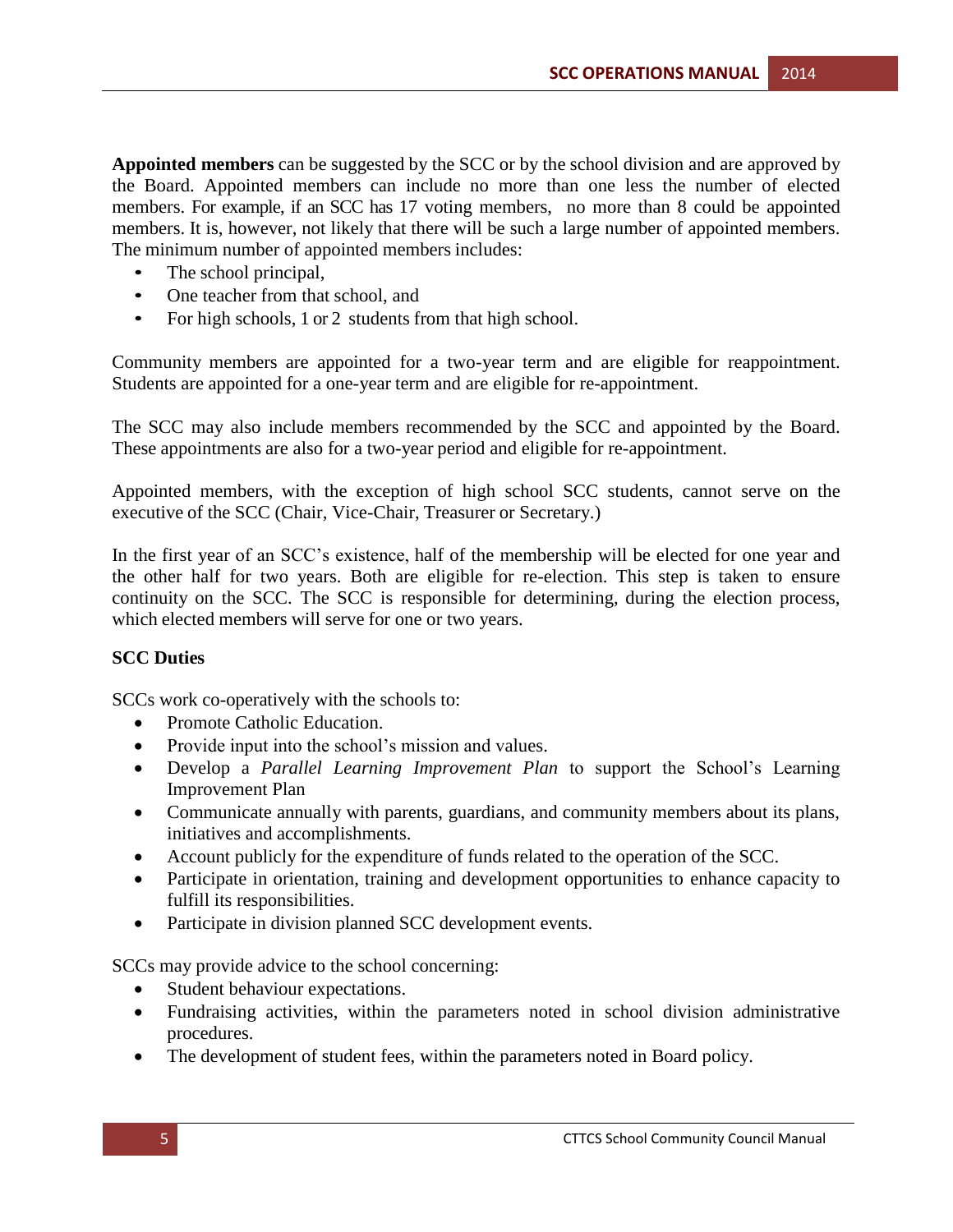SCCs may provide advice to the Board concerning:

- Language of instruction.
- Grade discontinuance.
- School closure.
- Any other matter on which the Board seeks the perspective of the community.

SCCs Councils operate within the framework of School Board Policy. It's work does not include:

- Matters which are the responsibilities of the Board as outlined in the Education Act.
- Matters which are the responsibilities of the Principal and/or staff as outlined in the Education Act and Board Policy.
- Matters involving personnel or pertaining to specific students or families.

As well, it is not the role of the SCC to:

- Set policy
- Direct school procedures
- Manage school operations
- Discuss personal, confidential information regarding students, staff members, or other parents or families

#### **SCC Activities**

In executing their duties, typical SCC activities may include:

- Planning special events and information sessions at their school
- Recruiting and organizing school volunteers
- Discussing education-related and school-specific issues both for the current year and for the future of the school and school division
- Fund raising activities
- Identifying SCC representatives to attend and participate in division-wide activities/information sessions
- Recruiting parents and other subject experts to make presentations of interest and educational value to the school community
- Creating opportunities for parents and guardians and community members to become involved in the activities and life of the school
- Making recommendations to the Board on subjects relating to school facilities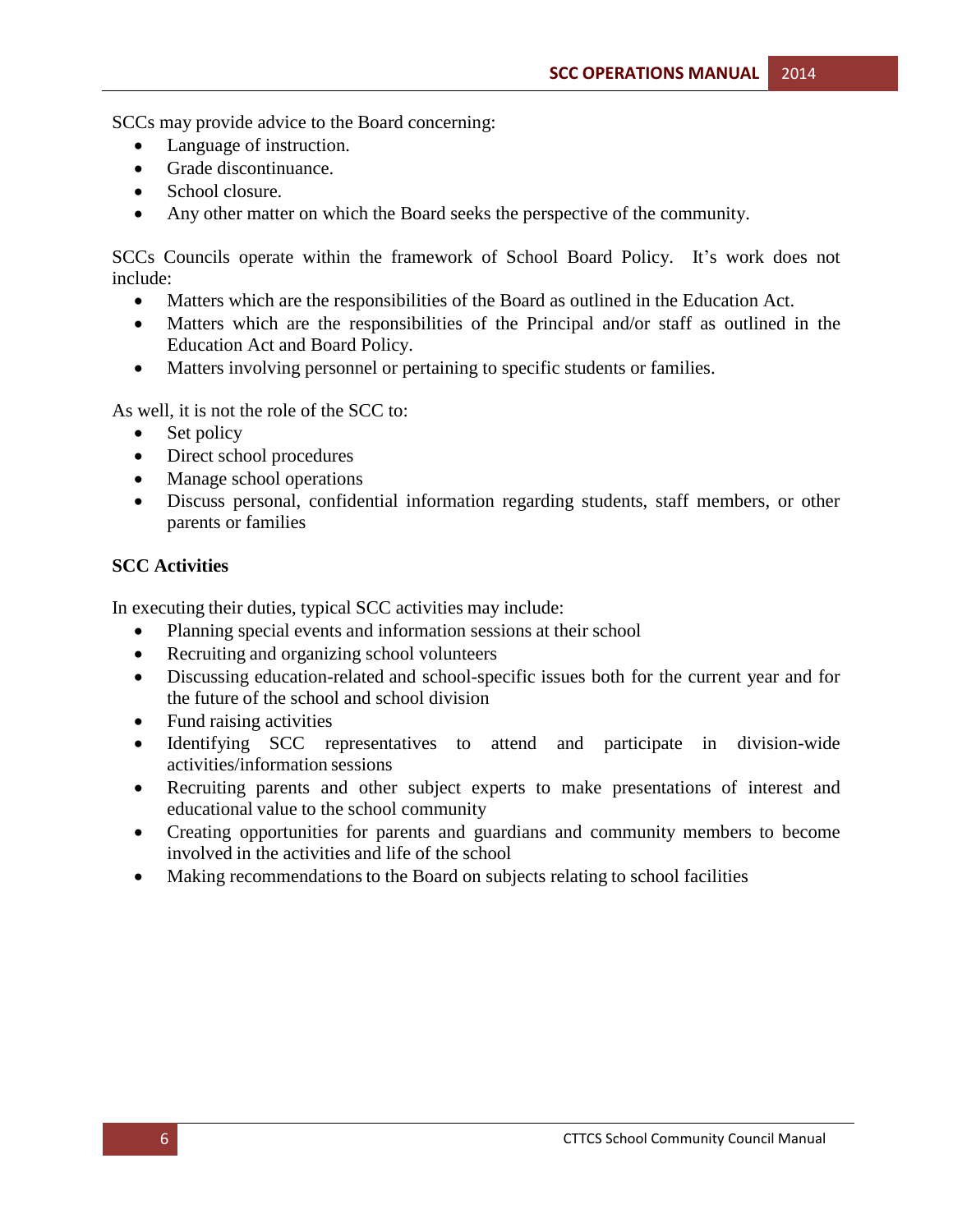#### **Board Responsibilities**

To help SCCs conduct their business and activities in a manner that is both convenient and that benefits the entire school community, Christ the Teacher Catholic Schools will provide SCCs with:

- Free space in the local school for SCC meetings and other public gatherings
- Orientation, training, development and networking opportunities for SCC members
- Public document storage and disposal, when appropriate.
- A draft constitution on which an SCC may model and develop its own constitution

To further assist SCCs a Superintendent of Education shall be available as a contact for SCCs and will provide ongoing feedback and support.

#### **School Administration Duties**

The school principal and teacher have all the duties of elected members. The school principal will serve as a liaison to the Superintendent and the Director of Education.

School Administration can provide the necessary resources and information to the SCC with respect to policy and procedures. School administration can also enact and apply any approved decisions made by the SCC.

Being *appointed members,* the principal and teacher on the SCC cannot serve as chairperson, vice- chairperson, treasurer, or secretary.

Student Fees & Fundraising

- The principal will annually review student fees with the SCC.
- The principal will review school fundraising activities with the SCC.

Review of School Activities

- School activities are to be reviewed and approved by the principal and shared with the SCC.
- Information on curricular, co-curricular and extracurricular activities is to be shared on an ongoing basis.
- SCC input is to be sought on specific activities such as graduation, extended school trips and excursions.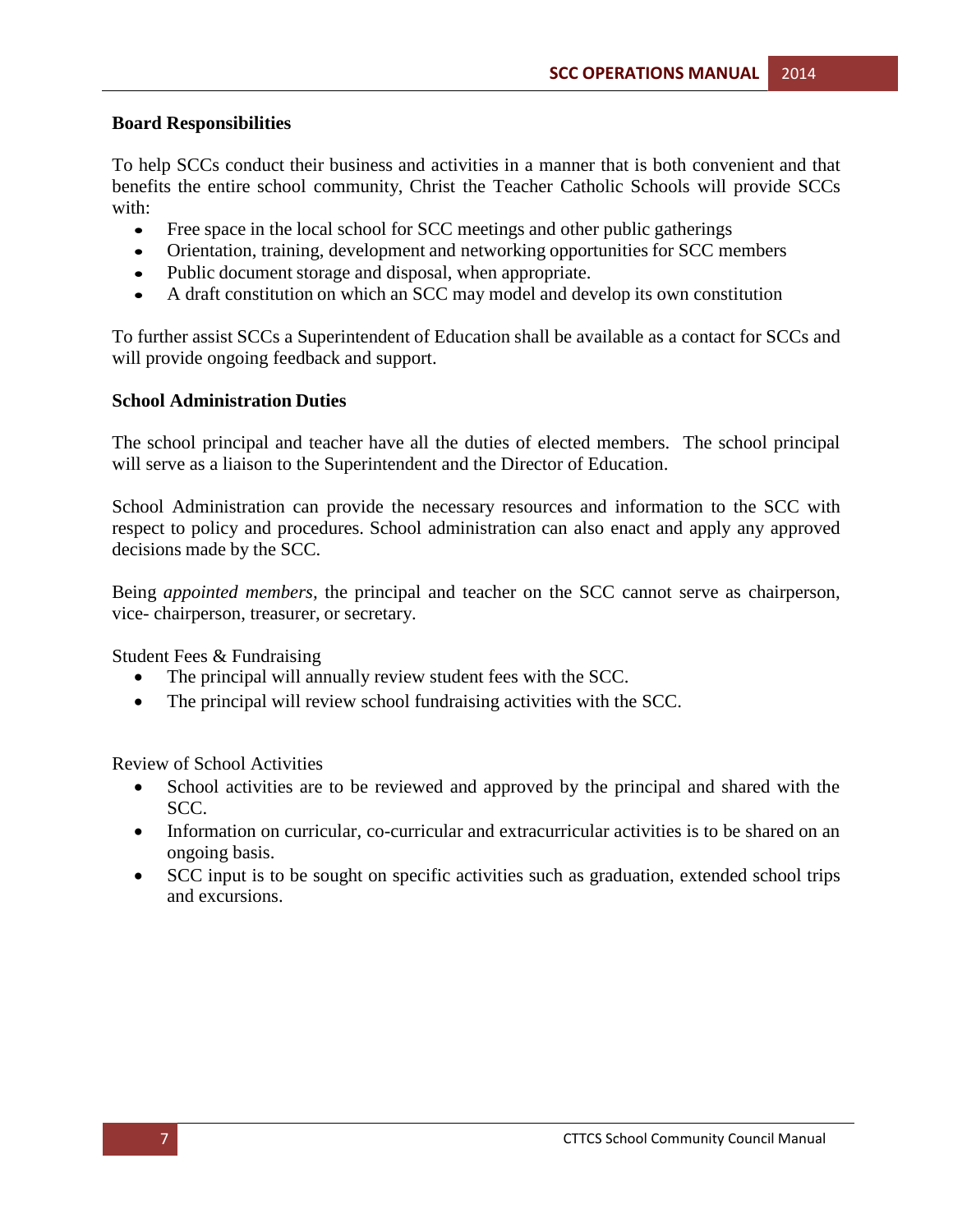#### **Parent/Guardian Duties**

Elected parents or guardians have all the duties expected of a council member as described in **Council Duties**. Elected parents and guardians may also serve as chairperson, vice-chairperson, treasurer, or secretary. Parents and guardians may also be appointed members.

Non-elected and non-appointed parents and guardians may become sub-committee members as determined by the SCC. It is important to note that sub-committee members do not have the right to vote.

#### **Community Members' Duties**

Elected community members have all the duties expected of a council member as described in **Council Duties**. Elected community members may also serve on the executive as chairperson, vice-chairperson, treasurer, or secretary. Although public members of the school community may be elected, they may also be appointed to the SCC. Appointed members, with the exception of high school students, may not serve on the SCC executive. Non-elected and non-appointed members of the community may join sub-committees as determined by the SCC. Sub-committee members do not have the right to vote.

#### **Member responsibilities**

A member of a SCC is required to vacate his/her office if the member is:

- Convicted of an indictable offence
- Absent from three or more consecutive meetings without the authorization of the SCC
- Ineligible pursuant to Board policy.

Board Policy requires every volunteer that works directly with students and without staff supervision to complete a Criminal Records Check. This policy may not apply to most SCC members. Members should consult the school principal for clarification.

#### **Students**

For high schools' SCCs, one or two high school student members of the Student Representative Council may be appointed to the SCC. Student SCC members have all the duties expected of a council member as described in Council Duties. Students may also serve as chairperson, vicechairperson, treasurer, or secretary. Students may also serve as appointed members.

Non-elected and non-appointed students may join sub-committees as determined by the SCC. Sub-committee members do not have the right to vote.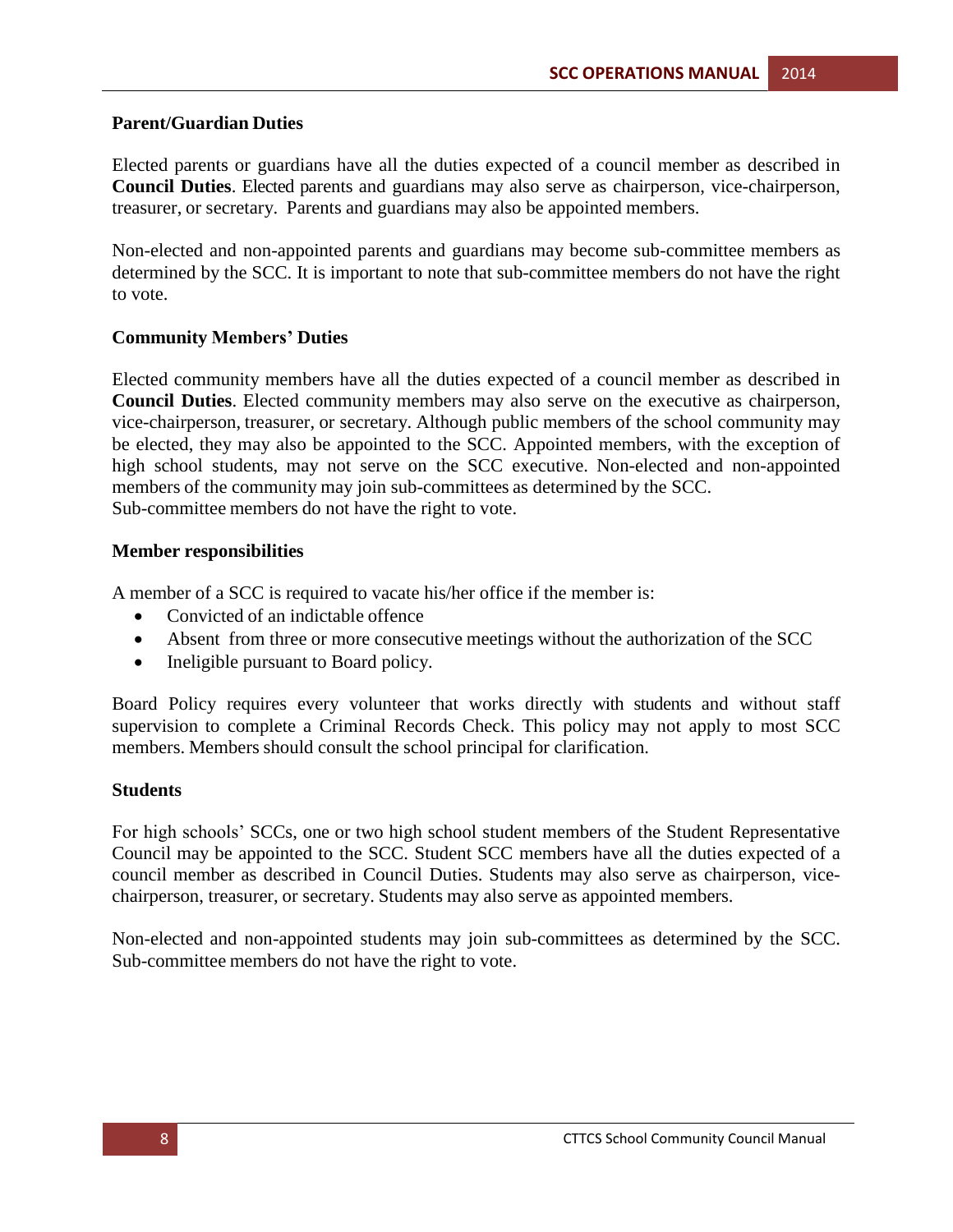#### **Sub-committee Members**

From time to time, SCCs may wish to create sub-committees for specific projects and initiatives. Individuals from the school community and others with expertise may be asked to join these subcommittees. These sub-committees may be formed without prior approval of the CTTCS Board. These sub-committees will report exclusively to the SCCs who have responsibility for them. Subcommittee members have no SCC voting rights.

#### **Key Dates for SCCs**

There are currently no set dates for any SCCs to conduct specific business. However, at a minimum, the SCC shall plan and conduct five regular meetings and an annual general meeting each school year. In addition, SCCs may plan and organize any number of sub-committee meetings as required.

The dates of meetings should be set on days that are convenient for the majority of elected and appointed members of the SCC.

According to policy, the Annual General Meeting (AGM) must include council elections and must be held between May and October of each year.

When planning meetings, it is important first to check with the school administration to ensure the school facility is available. It is equally important to communicate, when appropriate the timing of this meeting to the school community to ensure a good turnout.

#### **Elections and AGMs**

School Community Council elections must be held at the same time as the SCC's AGM and before the end of October of each year. Each school will communicate to its community:

- The purpose of the meeting
- Where electors can access approved election procedures; and
- The date, time and location of the meeting.

Prior to the AGM, the Board will appoint an electoral officer who will be responsible for running the election.

The electoral officer cannot be that school principal or a current member of the SCC.

At least five weeks prior to the AGM, the SCC must identify the number of vacancies, and/or number of individuals not running for re-election to the electoral officer.

Election processes and procedures will be made available to the schools by CTTCS. The SCCs should ensure that these documents are easily available to the school community.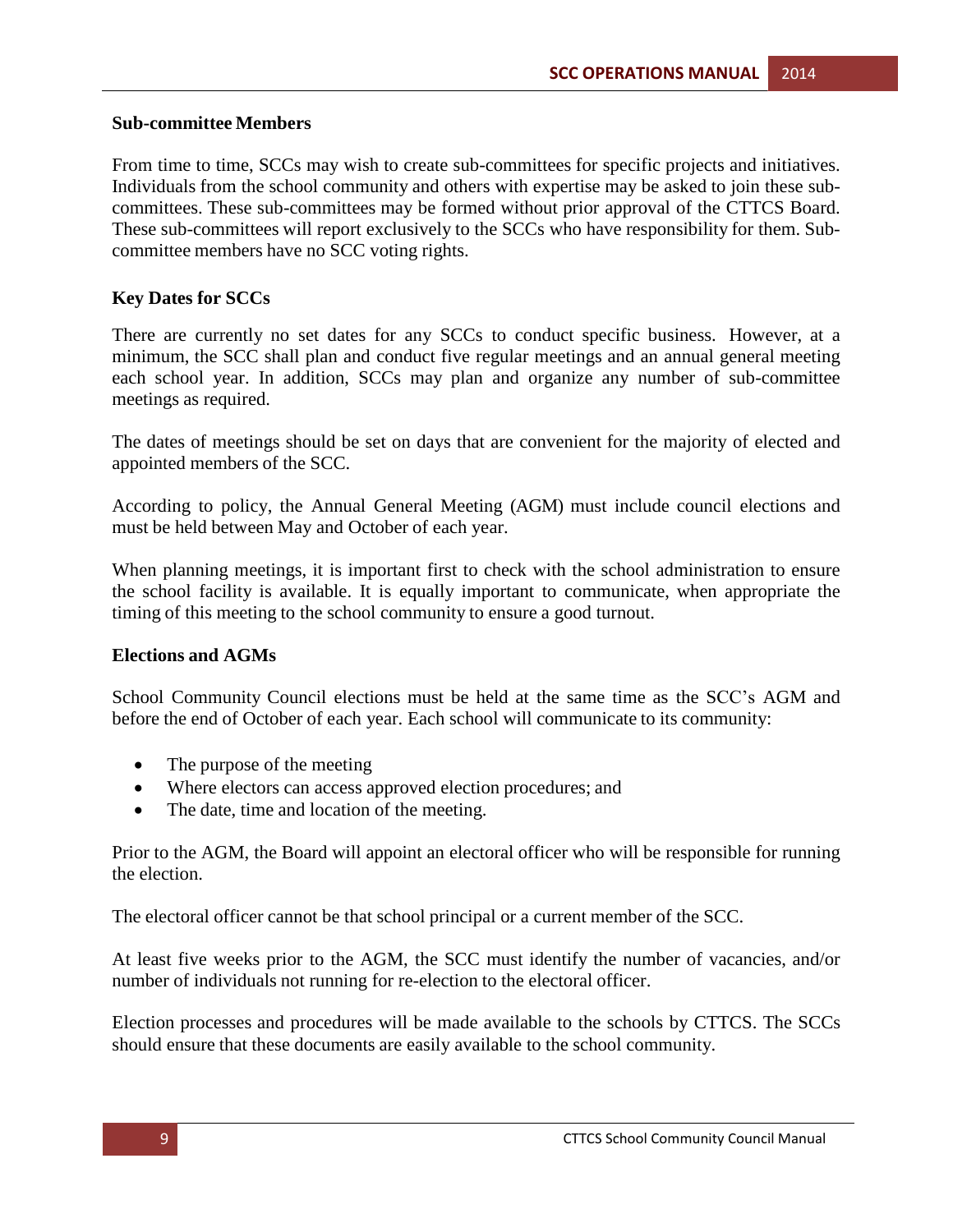This information may be posted on the CTTCS web site. It is recommended that individual schools also post this information on their web sites for the school community's information.

At the AGM, the chairperson of the SCC or designate must present a list of candidates.

Individuals wishing to serve on a school's SCC and who wish to be included on the list of candidates must:

- Contact the school in the four week period prior to the AGM and request that their name be included on the list of candidates.
- During the AGM, self-declare, or request that their name be placed on the list.
- During the AGM individuals may receive a nomination from the floor and agree to let their name stand for election. The nominated individual must be present at the AGM.

School principals must make arrangements with their clerical staff to accept requests from potential candidates and to forward these requests to the electoral officer.

Each SCC shall determine, in advance of the election, the process for determining which students will be recommended for appointment to the council. It is recommended that the high school principal and the SCC consult with their Superintendent of Education to develop this process.

The electoral officer will verify the eligibility of the candidates through signed declarations. SCC members are elected for a period of two years and are eligible for re-election if they have not been required to step down as a result of a breach of member responsibilities.

At the inaugural or first election of a new SCC, half of the elected members will serve a twoyear term, while the other half will serve for one year. In subsequent years, all elected member will serve for two years. All SCC members in good standing are eligible for re-election.

The electoral officer will conduct a secret ballot and announce successful candidates, based upon highest vote counts to fill the number of position vacancies.

The electoral officer shall use paper ballots that should be collected in a suitable container for this purpose.

Once counted by the electoral officer**,** the electoral officer must then announce the elected members during the AGM.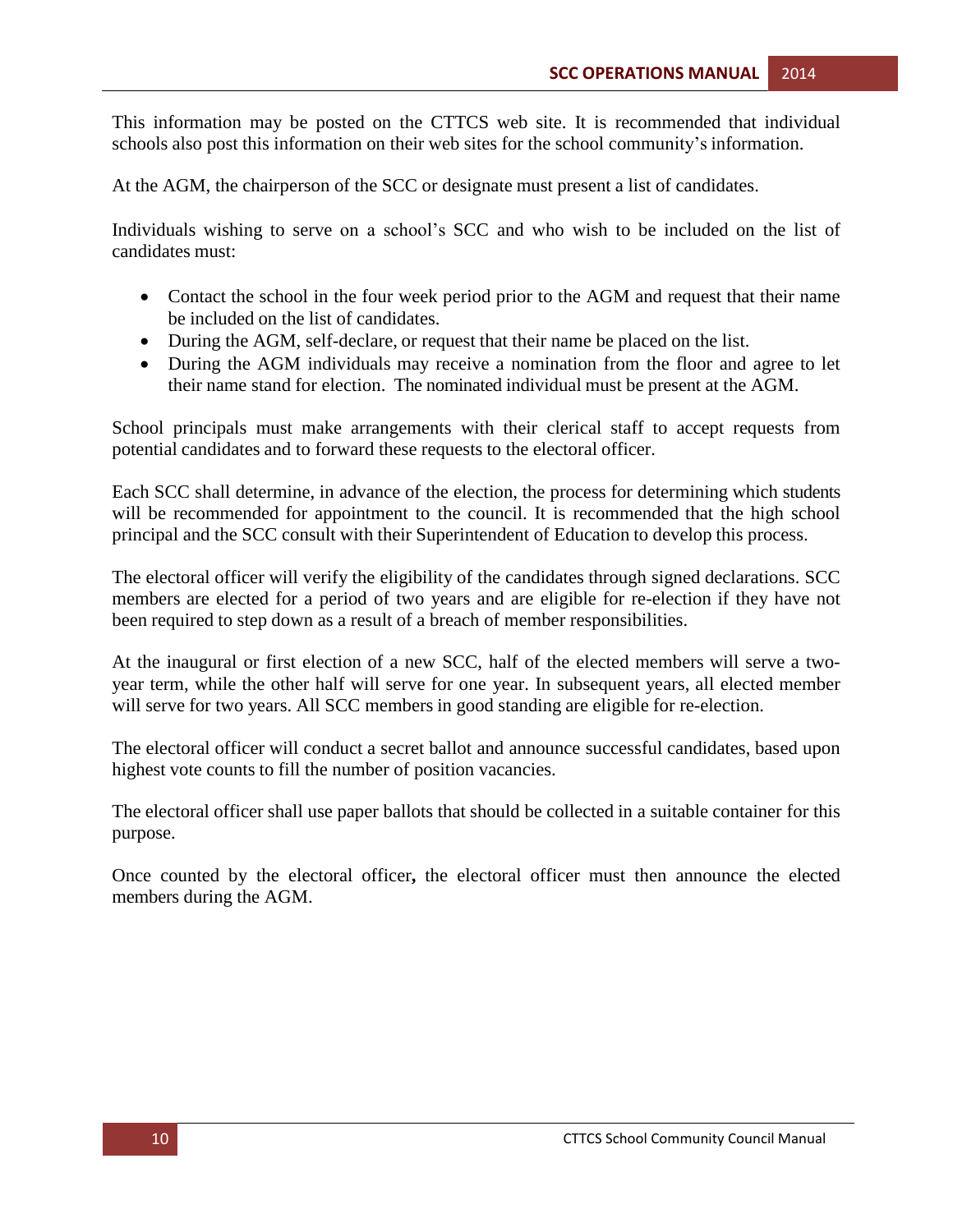**It is important to note, that at the time of the AGM, if there are nine (9) or less proposed candidates for elected membership, these candidates may be acclaimed without the need of secret ballot election.**

Elected members will then select, either by open ballot vote or consensus, the executive of the SCC.

The executive (chair, vice-chair, treasurer, and secretary) can only include elected members, but may include appointed high school students, in the cases of high school SCCs.

#### **After the AGM**

Within 10 school days after the election, the electoral officer will provide to the Superintendent of Education:

- A sealed envelope with all ballots cast at the election,
- The names of successful candidates and their terms,
- The list of officers' names (chairperson, vice-chair, treasurer and secretary),
- The list of all candidates,
- The list of recommended student appointments, and
- Any notification that the elected membership is less than the five person minimum.

Following consultation with the school principal and the SCC, the Superintendent of Education will prepare a list of recommended appointees for submission to the Board.

A report addressing all of the recommended appointees will be forwarded to the Board for approval prior to the start of the school year.

Minutes of SCC annual meetings are to be forwarded to the Director or designate as soon as is practicable after the meeting.

#### **Meetings**

SCC meetings will generally be conducted much in the same way as parent council meetings have been run in the past. Decisions are to be made by consensus.

The principal is to be in attendance at all meetings. If the principal is unable to attend a meeting s/he is to inform the Chair of the SCC and a designate may be named for that meeting.

#### **Budgets**

The Board annually establishes a grant, which provides operational funds for SCCs. The grant is in the form of an established dollar level per SCC per year. SCCs are accountable for ensuring all funds (self-generated, received through grant provisions, or other sources of revenue) are managed in accordance with Board Policy, Administrative Procedures, and recognized accounting practices. They are also responsible for drafting, maintaining and reporting on their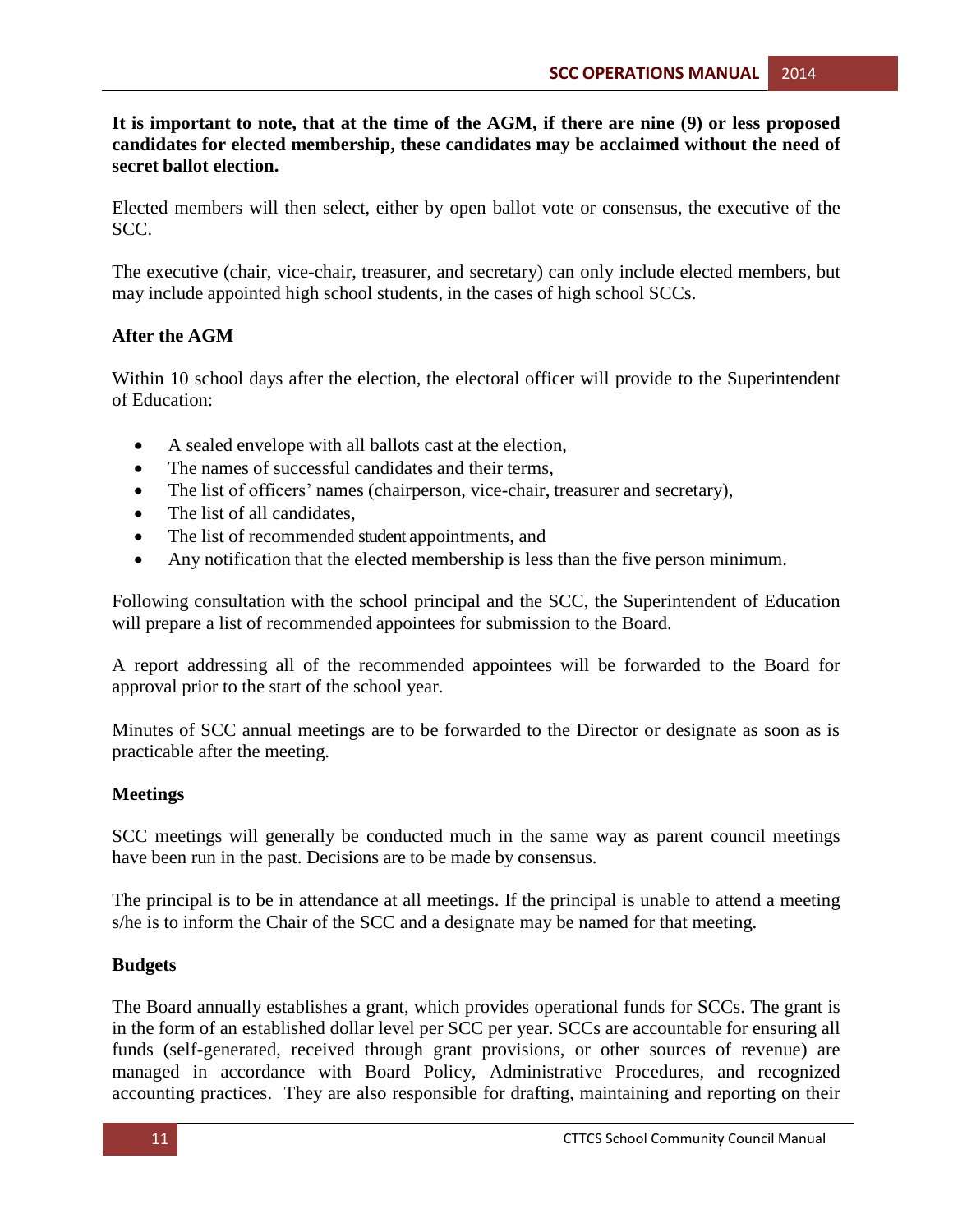own budget.

Operating funds are intended for:

- Vehicle expense allowance for events and meetings.
- Communication and public relations.
- Memberships in provincial organizations.
- Conference attendance and professional development.
- Incidental expenses such as postage and printing.

The Division also provides an annual \$2500 matching grant to SCCs to enhance opportunities for students. The matching grant may be carried forward for one year to support a larger project.

An annual statement of revenues and expenses for the period September  $1<sup>st</sup>$  to August  $31<sup>st</sup>$  will be provided to SCCs upon completion of the annual audited financial statement.

#### **Accounting Guidelines**

In order to exercise effective control over funds, a set of complete and accurate accounting records must be maintained and made available for use or review on a timely basis. Financial record management and maintenance shall be based on fundamental accounting principles that include:

- Receipting and recording all revenues.
- Safeguarding/control of cash:
	- o all cash counted/verified by two people,
	- o receipt issued for all cash,
	- o use of a "cash count form", and
	- o secure storage and regular deposits of cash.
- Authorization and recording all expenditures.
- Documentation to substantiate expenditures.
- Monthly bank reconciliation.
- Preparation of a year-end report.

The fiscal year for councils operates from September 1 to August 31.

#### **Disbursement of Funds**

- A cheque requisition form along with supporting invoices should be forwarded to the Division Office for payment. A cheque will be issued from the Division Office.
- Cash should not be used to pay expenses.
- Each SCC is issued a credit card that may be used for purchasing or payments. Receipts along with the credit card summary sheet should be forwarded to the Division Office no later than the  $30<sup>th</sup>$  of each month.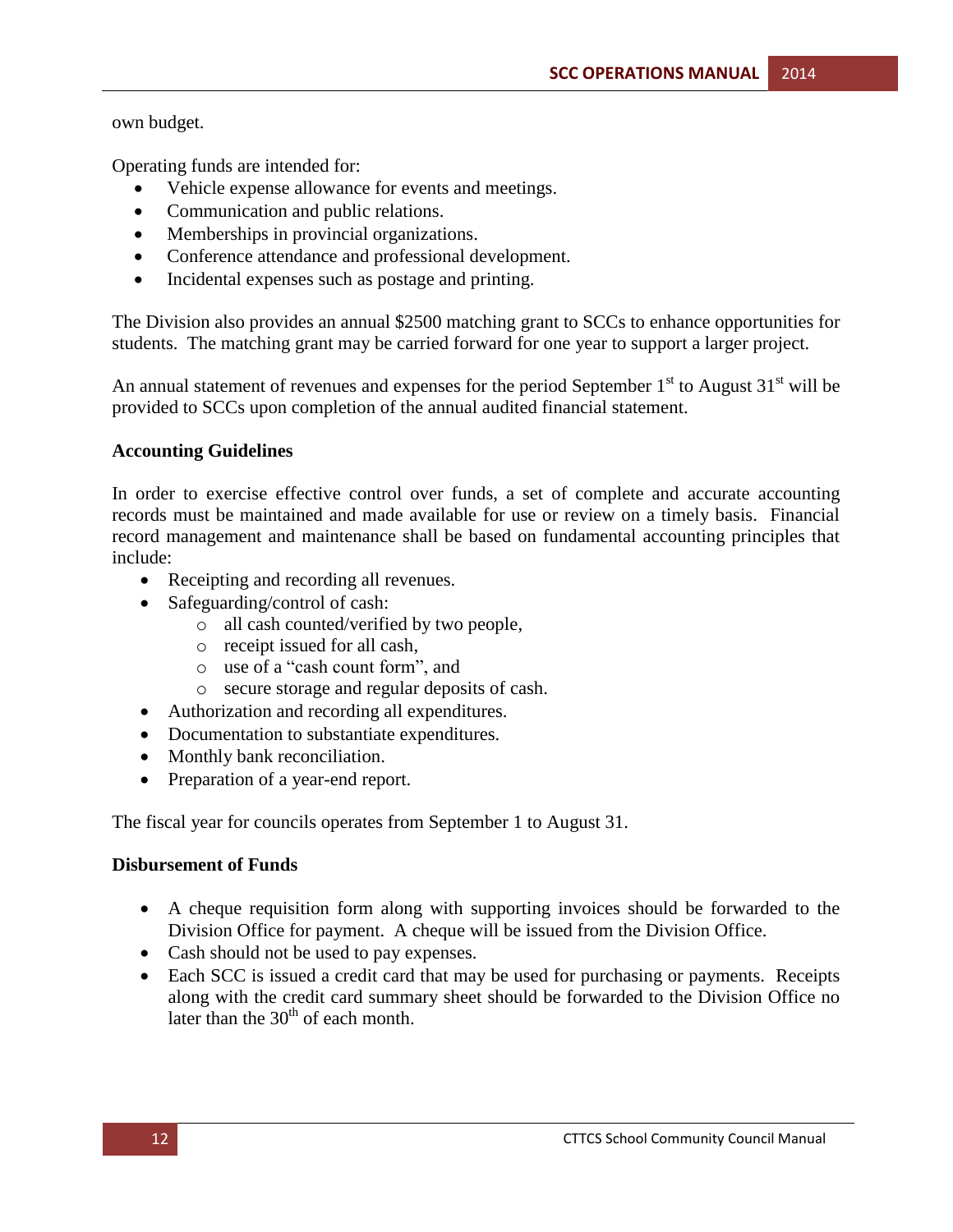#### **Alignment of Goals**

It is crucial that school and SCC improvement goals align with the goals defined by Christ the Teacher Catholic Schools.Details of this plan may also be found on the Christ the Teacher Catholic Schools web site [www.christtheteacher.ca.](http://www.christtheteacher.ca./)

#### **Linkage to the Board**

To facilitate communication, the Board and the Director will develop procedures that allow for all SCCs to communicate with the Board or designated Board member at least once each year.

The Board values SCCs and to foster the flow of information within and across the school division, in keeping with approved lines of communication, the Board approves of individual Board members attending SCC meetings in order to:

- Enhance communication with SCCs.
- Enhance the development of educational governance across the school division.
- Create, develop and maintain an effective network between the various groups that are part of the school division.
- Help clarify and reinforce the Board's role, school division protocols, Board directions and initiatives.

When individual trustees attend SCC meetings they do so as observers and do not have the authority to speak for the Board, unless provided with such authority by motion of the Board.

To further facilitate communication:

- The Director encourages principals to inform parents and community members of SCC meetings through their school newsletters.
- SCCs always have the opportunity to address the Board using the Board's procedure to meet with delegations.
- SCC advice is to be provided to the Board corporate.

#### **Communications to Schools and Parents/guardians**

The SCC must work with the school principal to coordinate any communications and/or meetings with the school community. These communications may include, but are not limited to:

- School newsletters
- Handouts for students to take home
- Posters
- $\bullet$  Voicemails/talkmails to parent/guardians
- Community meetings.

It is vital that the SCC and the school principal remember that Christ the Teacher Catholic Schools has an obligation to protect individual's privacy. Telephone numbers, addresses and any personal information relating to staff, students or their families cannot be disclosed or shared by the school without the explicit (usually in writing) permission of the individual.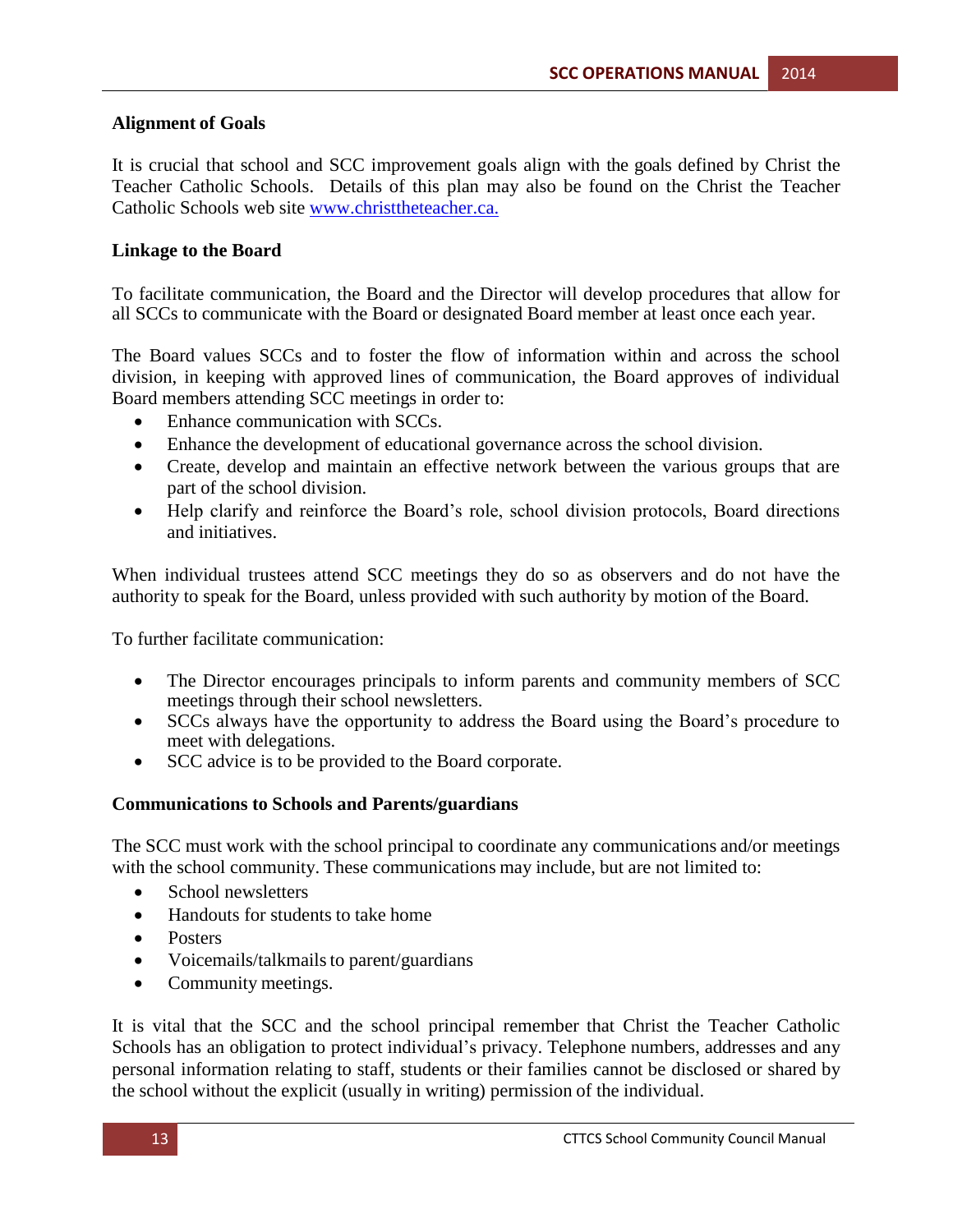#### **Communications to Public**

As with communicating within the school community to parents and guardians, SCCs may also seek to communicate to the public to inform, to consult or to solicit and encourage participation.

These communications can be done through a variety of means including:

- Posters
- Advertising
- Billboards/school signs (with principal's approval)
- Community meetings
- Media advisories/releases
- Media Community Calendar notices

SCC should verify with the school principal regarding public communications.

#### **Annual Meeting Related Communications**

CTTCS is responsible for the majority of public advertising concerning Annual Meetings. See **Elections and AGMs**.

SCCs are also welcome to advertise and communicate within their own school communities about the AGM by using any and all of the communications techniques noted above in this section.

#### **Advertising**

SCCs may advertise activities, events or other initiatives with any media. Please note that advertising can be costly – see **Budget** section.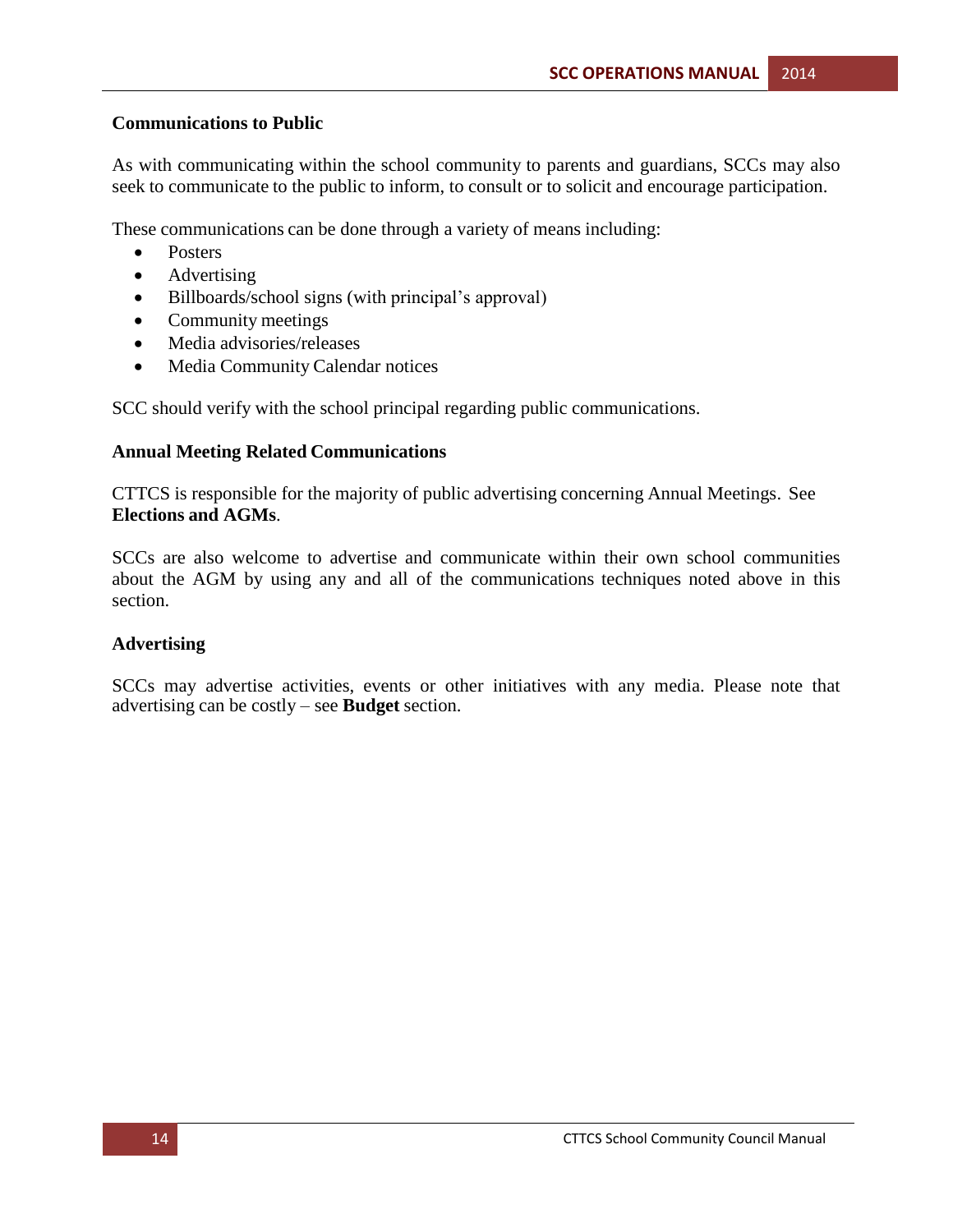#### **APPENDIX A**

#### **An Outline for a School Community Council Constitution**

- 1. Mission Statement
- 2. Guiding Principles or Values
- 3. Membership

Define or list the number of representative members  $(5 - 9)$ , and all other representative members on council.

- 4. Officers List officers and consider noting key roles or responsibilities.
- 5. Committees List any standing committees the council wishes to establish.
- 6. Meetings
	- a. Annual Meeting

Note stipulations council wishes to follow for the timing and conduct of annual meetings, staying within legislative and Board parameters.

- b. Regular Meetings Note when and how often council will hold regular meetings.
- c. Governance/Decision Making Note how decisions will be made in council meetings and what system of meeting management will be used.

#### 7. General Operations

Councils may wish to include some of these items in their constitution. If not, they are highly recommended as supporting documents.

- a. Code of Conduct (sample in Appendix B) This section would address how council members conduct themselves in relation to their role on council on internal and external levels.
- b. Consultation

This section would describe the means by which council will communicate with the school, school community and school division.

c. Conflict of Interest

This section would highlight the need for council members to declare conflict of interest when certain matters come before council and opt out of discussion and decision making.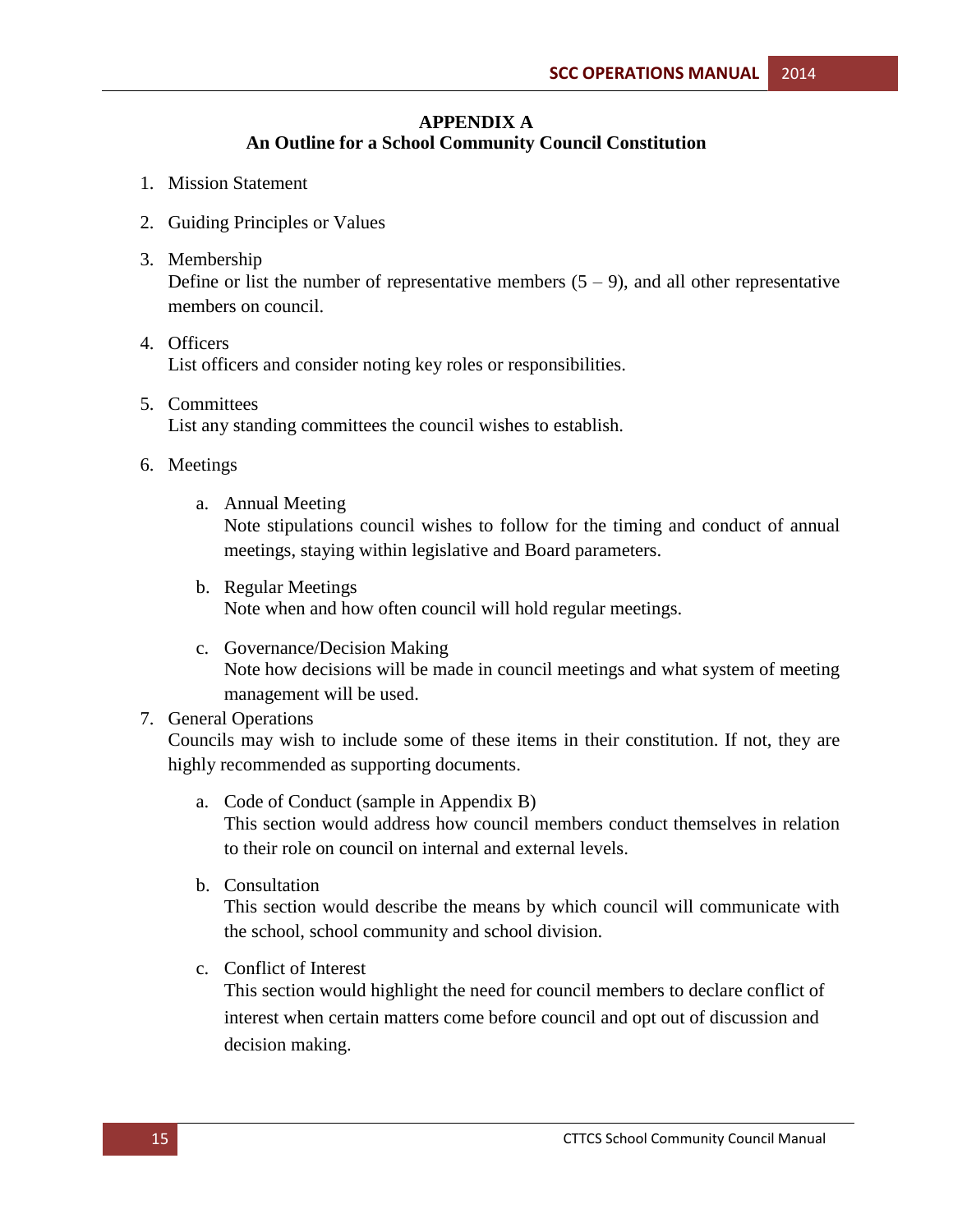d. Complaints or Grievances

This section would describe how council (as individual members and as a whole) will deal with complaints or grievances directed toward council.

8. Assessment of Operations

Council may wish to build formal assessment of operations into their annual routine. If so, it is recommended that this be part of their constitution. Supporting documents for assessment of operations are found in Chapter 8 of this manual.

9. Amending the Constitution

Since the need for making amendments to a constitution is likely to occur over time, it is important to include this item in a constitution. This section describes when and how amendments can be made to the constitution.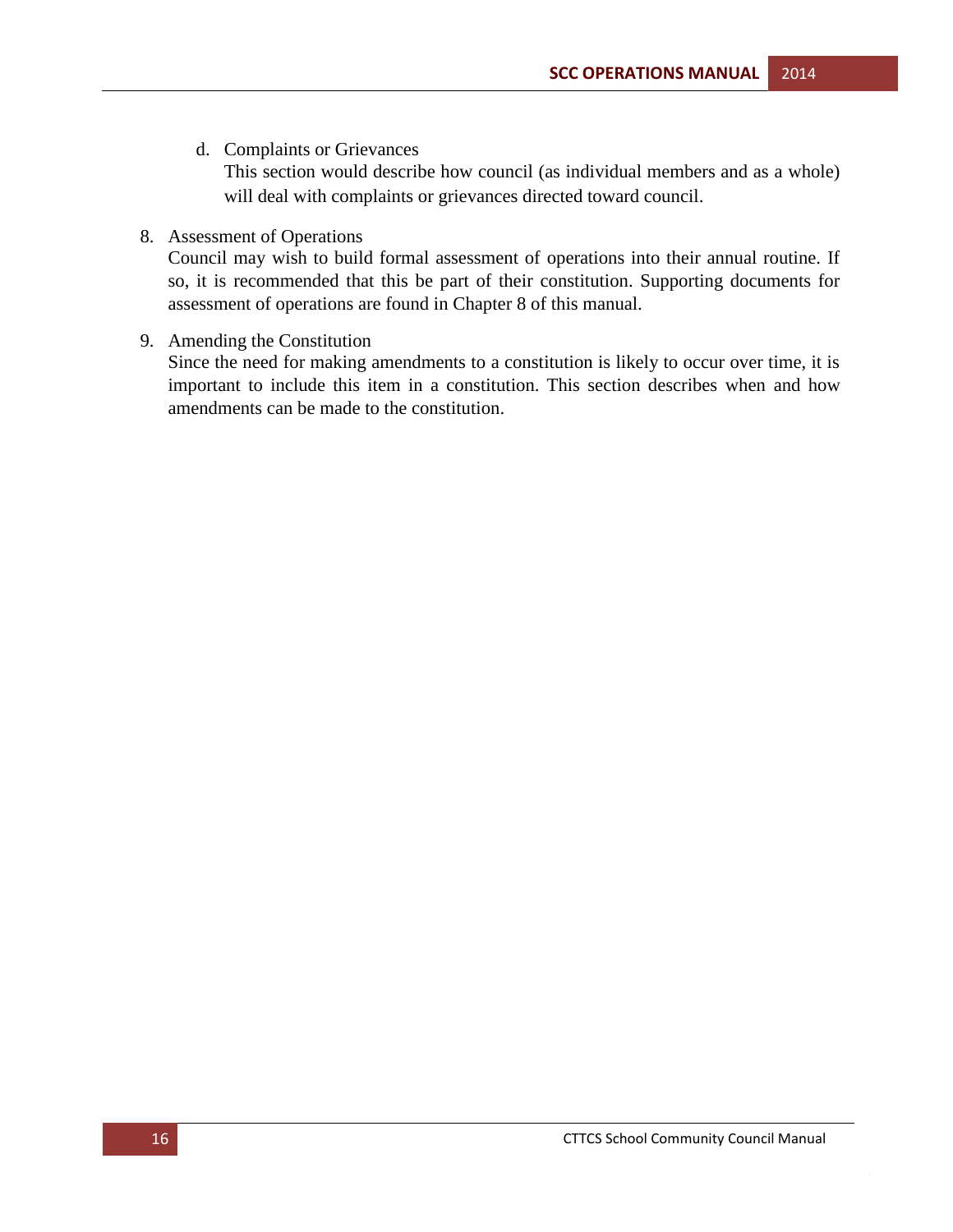#### **APPENDIX B Sample Code of Conduct**

The following information constitutes a sample "Code of Conduct" for a council. Actual codes may vary to reflect local concerns and considerations.

- 1. The School Community Council is not a forum for the discussion of individual school personnel, students, parents, or other individual members of the school community.
- 2. A council member who is approached by a parent with a concern relating to an individual is in a privileged position and must treat such a discussion with discretion, protecting the confidentiality of the people involved, and in accordance with the provisions of the constitution.
- 3. A person who accepts a position as a member of the School Community Council shall:
	- a. Support Catholic Education and the mission and values of the school division.
	- b. Honour the role of the School Community Council.
	- c. Be guided by the overall vision and purpose of the School Community Council.
	- d. Perform duties with honesty and integrity.
	- e. Endeavour to be familiar with the vision, mission and shared values of the school division and perform their duties accordingly.
	- f. Work to ensure that well-being of students is of primary focus in all decisions.
	- g. Respect the rights of all individuals.
	- h. Encourage a positive atmosphere where individual contributions are valued.
	- i. Contribute to consensus building.
	- j. Encourage and support parents and students with individual concerns to act on their own behalf and provide information on processes for processing concerns.
	- k. Work to ensure that issues are resolved through due process.
	- l. Strive to be informed and only share information that is reliable and correct.
	- m. Respect all confidential information.
	- n. Declare any conflict of interest.
- 4. Intervention for an Initial or Minor Infraction of the Code of Conduct

Where potential Code of Conduct infractions are raised, the Council Chair shall:

a. Seek understanding regarding the nature of the allegation or concern.